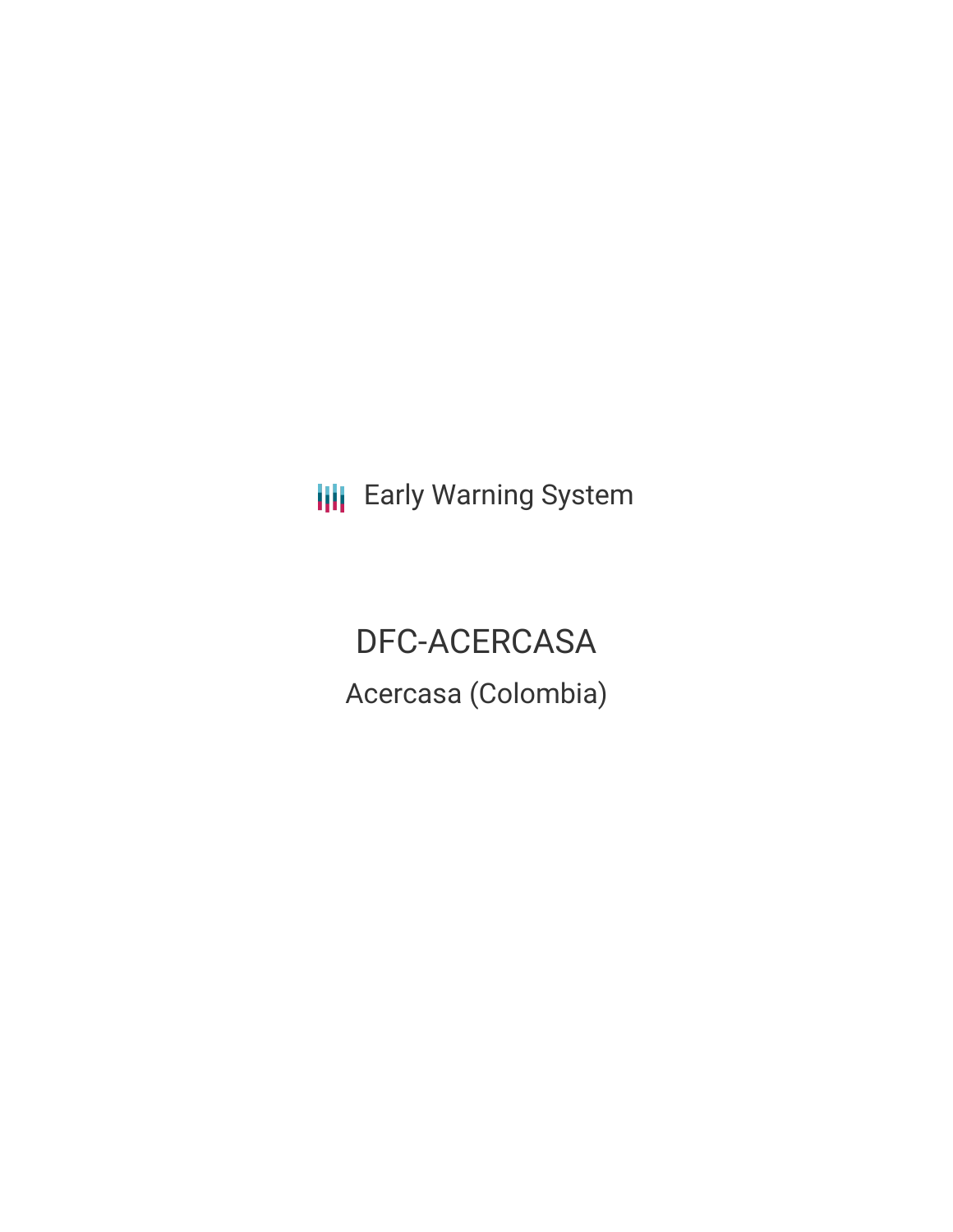

# **Quick Facts**

| <b>Countries</b>               | Colombia                                               |
|--------------------------------|--------------------------------------------------------|
| <b>Specific Location</b>       | Bogotá                                                 |
| <b>Financial Institutions</b>  | US International Development Finance Corporation (DFC) |
| <b>Status</b>                  | Approved                                               |
| <b>Bank Risk Rating</b>        | С                                                      |
| <b>Borrower</b>                | Acercasa SAS                                           |
| <b>Sectors</b>                 | Finance                                                |
| <b>Investment Type(s)</b>      | Loan                                                   |
| <b>Investment Amount (USD)</b> | \$10.00 million                                        |
| <b>Project Cost (USD)</b>      | \$21.93 million                                        |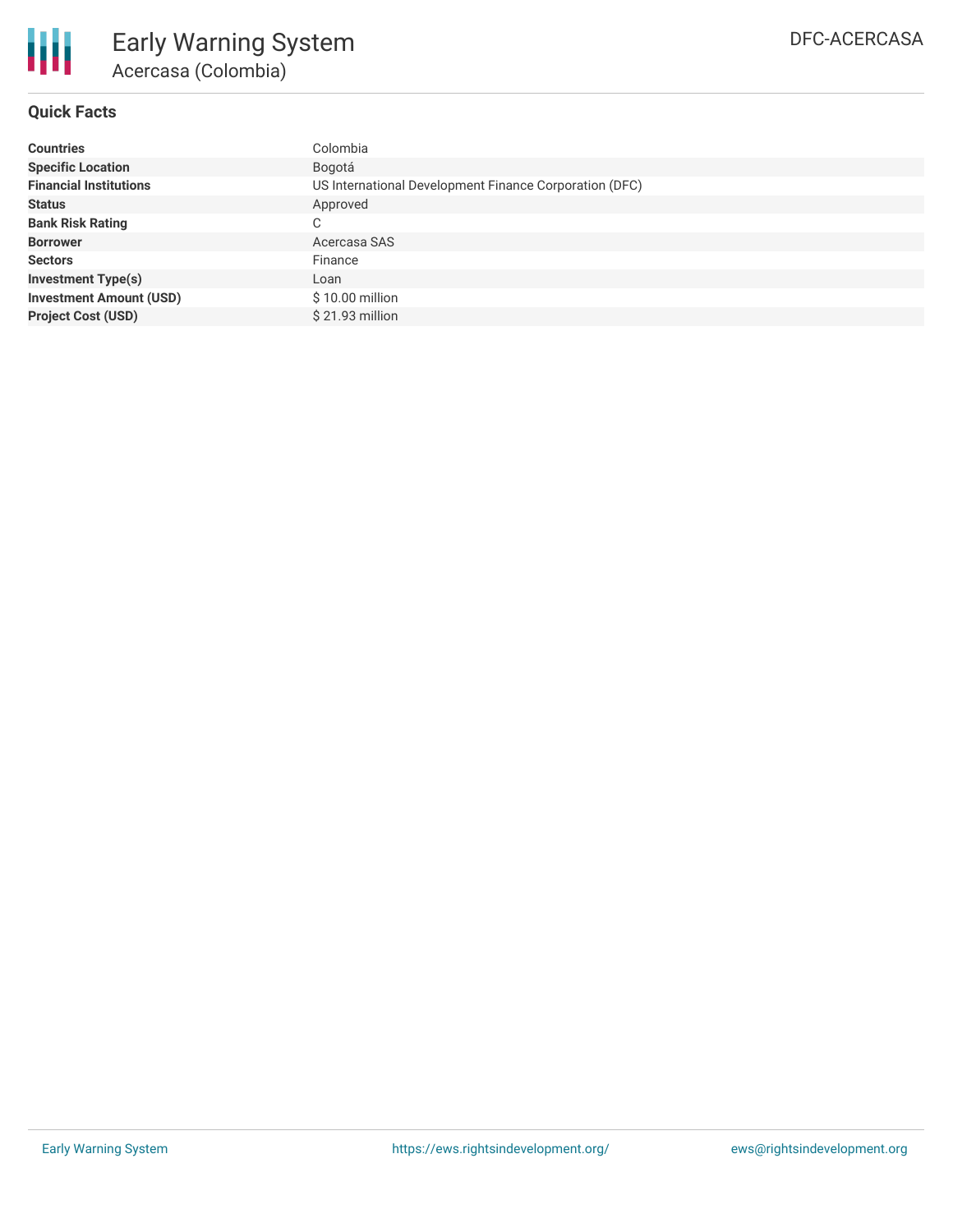

# **Project Description**

According to the Agency's document, this project finances the expansion of Acercasa's mortgage programme that provides mortgage loans to middle-income homebuyers, primarily in Bogotá, Colombia, for purchasing and renovating homes.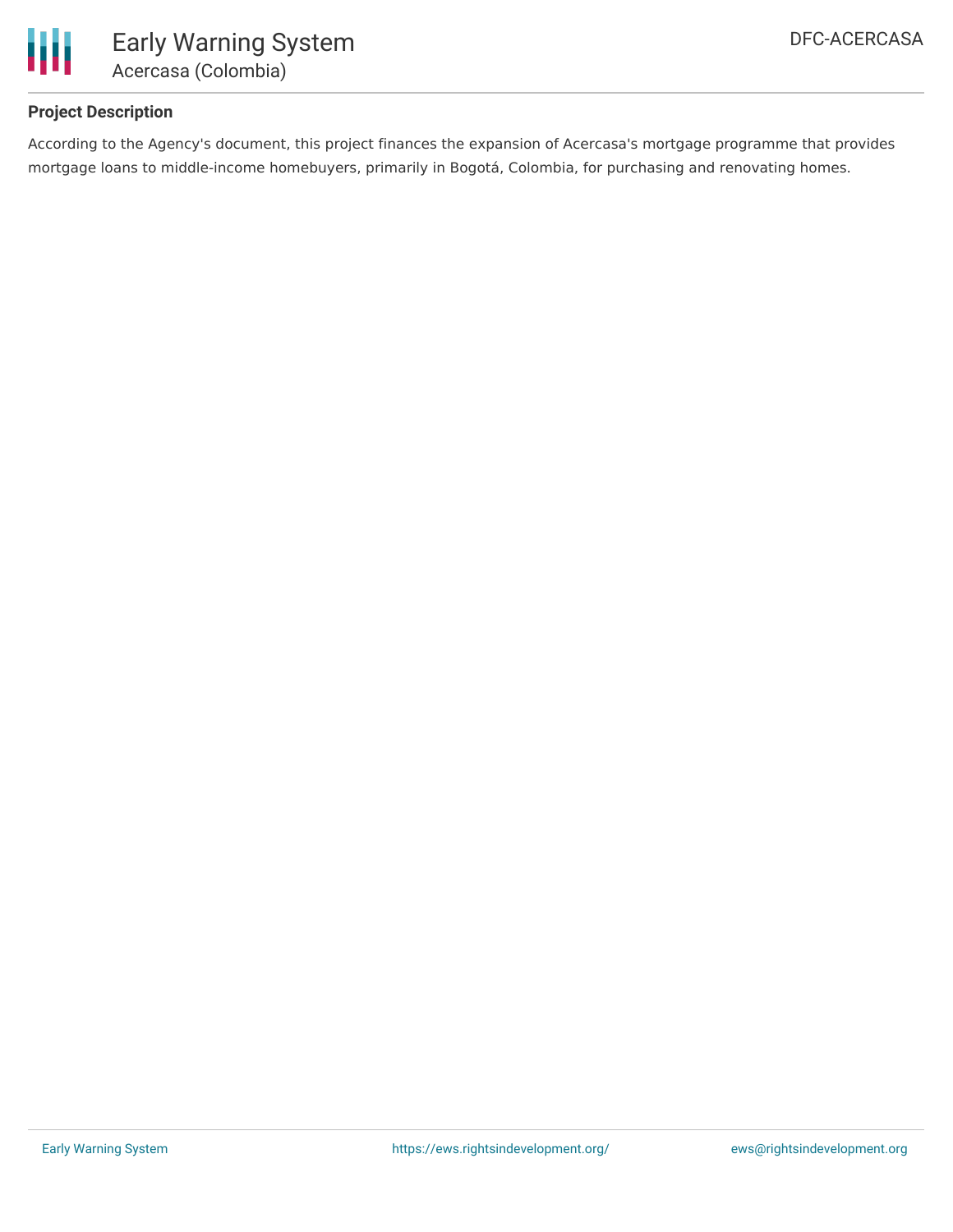

#### **Investment Description**

US International Development Finance Corporation (DFC)

### **Financial Intermediary**

Financial Intermediary: A commercial bank or financial institution that receives funds from a development bank. A financial intermediary then lends these funds to their clients (private actors) in the form of loans, bonds, guarantees and equity shares. Financial intermediaries include insurance, pension and equity funds. The direct financial relationship is between the development bank and the financial intermediary.

[Acercasa](file:///actor/2243/) SAS (Financial Intermediary)